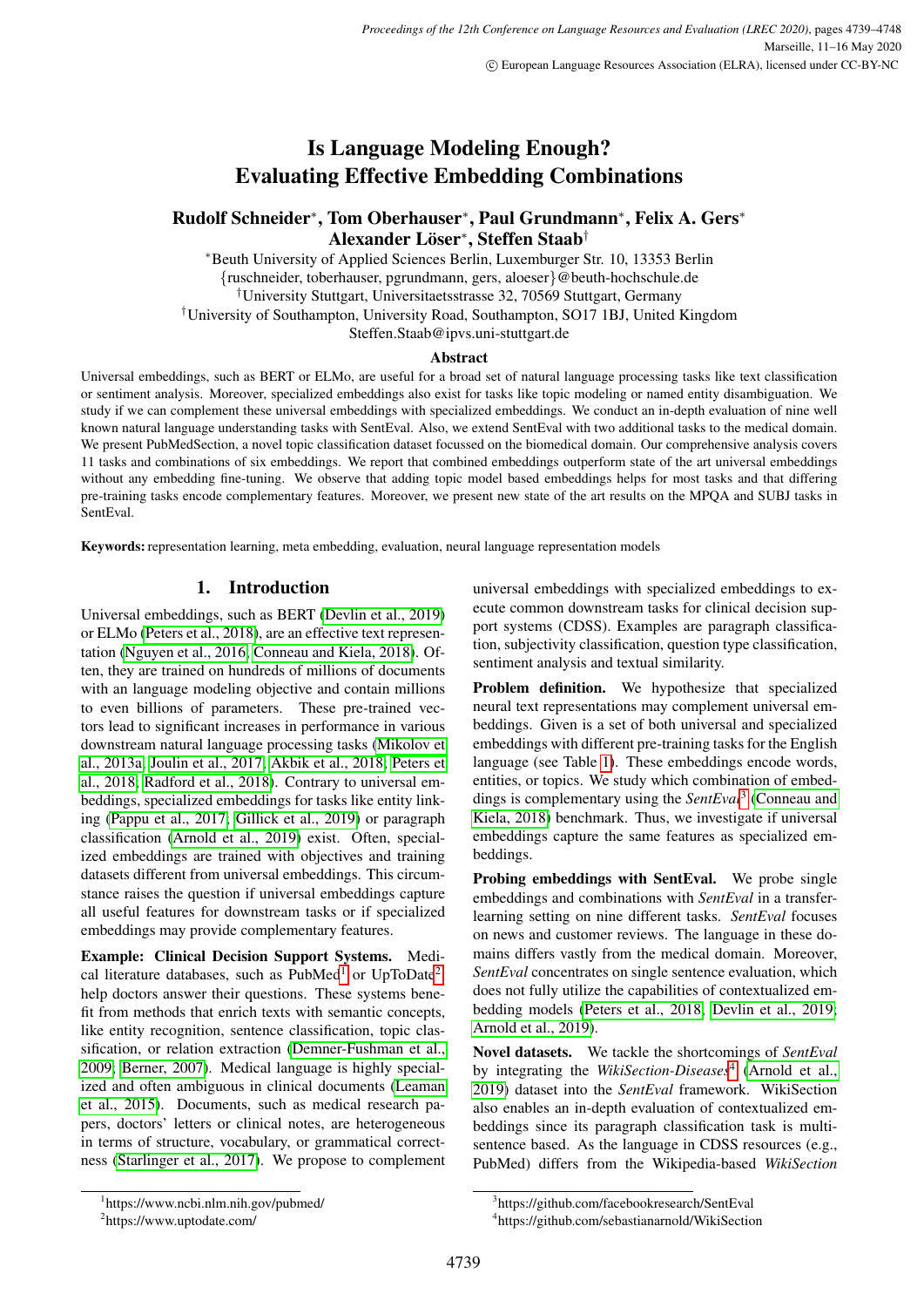| Name                    | Pre-Training Task     | Domain    | Publication              | Class       |
|-------------------------|-----------------------|-----------|--------------------------|-------------|
| $ELMo$ $(EL)$           | Language Modeling     | Web       | (Peters et al., $2018$ ) | Universal   |
| BERT (BE)               | Language Modeling     | Web       | (Devlin et al., 2019)    | Universal   |
| FastText (FT)           | Language Modeling     | Web       | (Mikolov et al., 2018)   | Universal   |
| Pappu (PA)              | <b>Entity Linking</b> | Wikipedia | (Pappu et al., 2017)     | Specialized |
| SECTOR (Wikipedia) (SW) | Neural Topic Modeling | Wikipedia | (Arnold et al., 2019)    | Specialized |
| SECTOR (PubMed) (SP)    | Neural Topic Modeling | Medical   | $\overline{\phantom{0}}$ | Specialized |

<span id="page-1-0"></span>Table 1: Comparison of neural text embeddings.

dataset, we propose the *PubMedSection*[5](#page-1-1) dataset. PubMed-Section is a novel medical topic classification dataset created with a method inspired by distant supervision.

In-depth experimental evaluations on 11 tasks. We study properties of single and combined text embeddings and their performance on the nine tasks from *SentEval* and on the two medical datasets, *WikiSection* and *PubMedSection*. Our focus is on examining the differences between universal and specialized embeddings and effective embedding combinations.

The remainder of this paper is structured as follows: Section 2 reviews embeddings and work on integrating embeddings. Section 3 introduces our novel datasets while Section 4 describes our setup. In Section 5 we show and discuss quantitative results from our comprehensive analysis. We conclude in Section 6 and propose future research directions.

### 2. Related Work

In the following we investigate universal and specialized embeddings shown in Table [1](#page-1-0) and discuss methods for combining embeddings.

### 2.1. Universal Text Embeddings

Recently, researchers explore universal text embeddings trained on extensive Web corpora, such as the *Common Crawl*[6](#page-1-2) [\(Mikolov et al., 2018;](#page-8-7) [Radford et al., 2019\)](#page-9-5), the billion word benchmark [\(Chelba, 2010;](#page-8-8) [Peters et al., 2018\)](#page-9-0) and *Wikipedia* [\(Bojanowski et al., 2017\)](#page-8-9). Universal text embeddings often perform language modeling tasks where the model is asked to predict a missing word given a small window of neighboring words [\(Mikolov et al., 2013b;](#page-8-10) [Joulin et al., 2017;](#page-8-3) [Mikolov et al., 2018;](#page-8-7) [Pennington et](#page-9-6) [al., 2014\)](#page-9-6). Another common task is to predict the next, or masked word of a sentence given previously predicted words as context [\(Peters et al., 2018;](#page-9-0) [Devlin et al., 2019;](#page-8-0) [Radford et al., 2019\)](#page-9-5). For the encoder-decoder architecture, [Kiros et al. \(2015\)](#page-8-11) propose an encoder network that encodes a sequence of words in such a way that the decoder can predict the previous and the next sentence given the encoder's vector representation.

Universal embeddings vary in their granularity at the subword, word, or sentence level. For example, [Bojanowski et](#page-8-9) [al. \(2017\)](#page-8-9) improve the model of [Mikolov et al. \(2013b\)](#page-8-10) by adding sub-word information to handle ambiguous spelling or typos. This sub-word embedding takes advantage of the

fact that similarly spelled words often also have a similar meaning.

Universal text embeddings encode the meaning of frequent words [\(Peters et al., 2018;](#page-9-0) [Devlin et al., 2019;](#page-8-0) [Radford](#page-9-5) [et al., 2019\)](#page-9-5). However, they perform worse in comparison with domain adapted representations in specialized domains [\(Sheikhshabbafghi et al., 2018;](#page-9-7) [Lee et al., 2019\)](#page-8-12). Furthermore, universal text embeddings might miss essential aspects about named entities. The reason is that most training methods base on the co-occurrence of words in relatively short local contexts. This hinders the models to capture more global features of texts such as genre, topic, receiver, the authors' intention or they miss to learn the precise meaning of a word in special domains such as medicine [\(Sheikhshabbafghi et al., 2018;](#page-9-7) [Lee et al., 2019\)](#page-8-12). Also, computing embedding models for highly regulated domains is often hard and not feasible due to the lack of training data [\(Berner, 2007;](#page-7-2) [Starlinger et al., 2017\)](#page-9-4) or high computational costs.

### 2.2. Specialized Text Embeddings

Neural topic modeling. [Arnold et al. \(2019\)](#page-7-1) introduce a specialized embedding using a coherent topic modeling task for pre-training. This model encodes both structural and topical facets of documents (see work of [MacAvaney et](#page-8-13) [al. \(2018\)](#page-8-13)) and assigns each sentence in a document a dense distributed representation of occurring latent topics [\(Blei,](#page-8-14) [2012\)](#page-8-14). For this purpose, the model consolidates the topical structure and context over the entire document. It leverages sequence information on the granularity of paragraphs and sentences using a Bidirectional LSTM architecture [\(Graves,](#page-8-15) [2012\)](#page-8-15) with forget gates [\(Gers et al., 2000\)](#page-8-16). In addition, this model captures long-range topical information. However, it does not focus on disambiguating single words. Therefore, we suggest complementing universal text embeddings (disambiguation task) with neural topic models (paragraph classification task).

Neural entity embeddings. [Pappu et al. \(2017\)](#page-9-3) and [Gillick et al. \(2019\)](#page-8-4) encode meanings of entities for entity candidate retrieval and entity disambiguation tasks. The model of [Pappu et al. \(2017\)](#page-9-3) builds on ideas of [Le and](#page-8-17) [Mikolov \(2014\)](#page-8-17) and models an entity using local token context. It generalizes over multiple documents as well as cooccurrences of entities in a document with a shared neural representation. This joint approach enables the model to capture world knowledge regarding entities from training data. This approach delivers a vector representation for each entity mention, encodes its relatedness to other entities and takes local context into account. However, such entity

<span id="page-1-1"></span><sup>5</sup> https://pubmedsection.demo.datexis.com

<span id="page-1-2"></span><sup>6</sup> https://commoncrawl.org/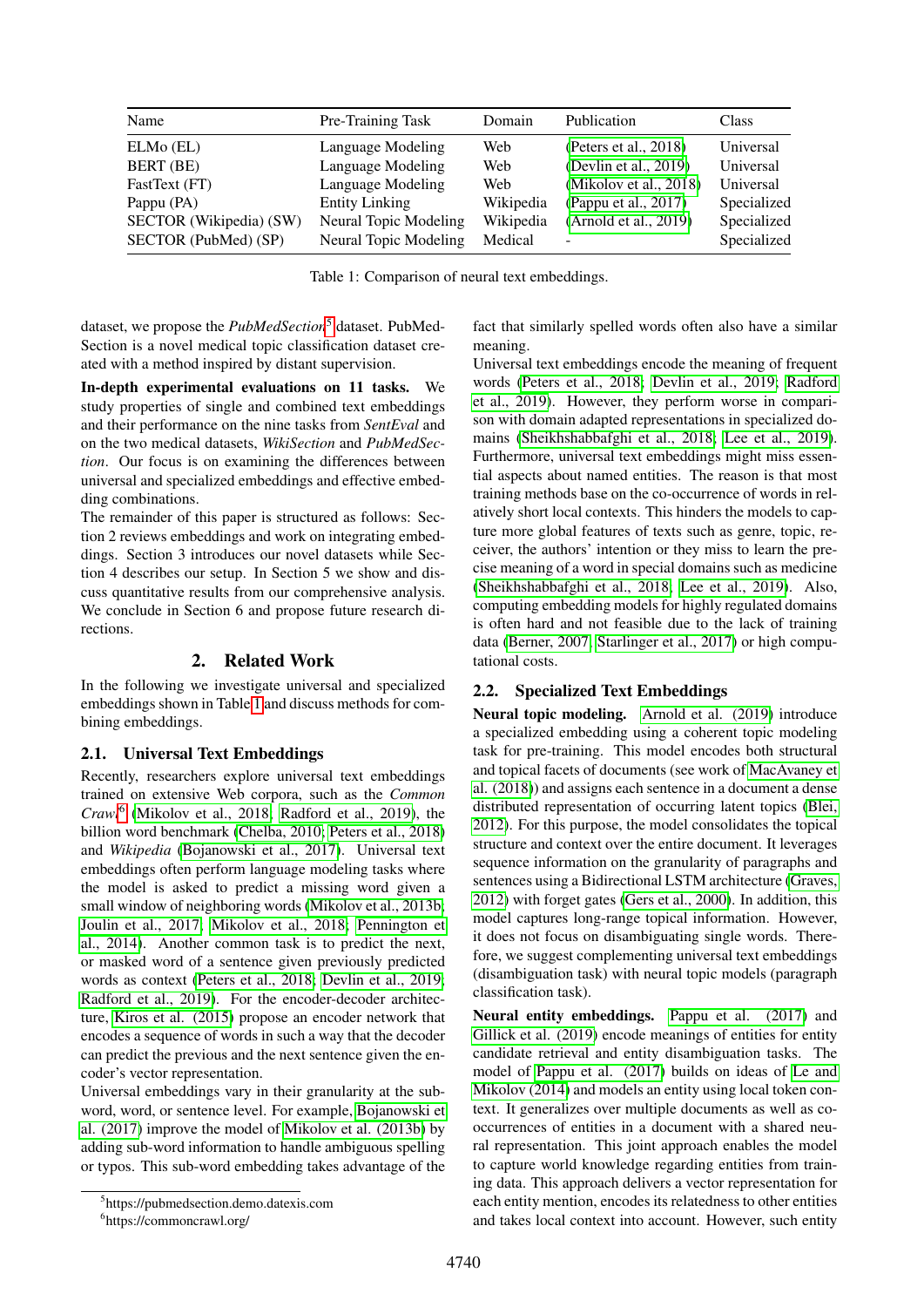embeddings capture facets of named entities but might fail to encode topical structure or non-entity words. Hence, we hypothesize entity embeddings might benefit from a combination with topical embeddings.

Biomedical domain specialization. [Sheikhshabbafghi et](#page-9-7) [al. \(2018\)](#page-9-7) show a domain adapted version of ELMo [\(Pe](#page-9-0)[ters et al., 2018\)](#page-9-0). Their contextualized word representation performs better than a general-purpose variant even with a smaller training set. However, this model cannot generalize to out of domain contexts. Therefore, [Lee et al.](#page-8-12) [\(2019\)](#page-8-12) propose BioBERT, which is a BERT model adapted to the biomedical domain. They initialize this model with pre-trained weights of the original BERT. This method prevents shortcomings of [Sheikhshabbafghi et al. \(2018\)](#page-9-7) and preserves the ability to generalize to other domains than biomedical text.

#### 2.3. Combining Embeddings

Multi-modal combinations. Previous research reports that combining embeddings with training objective is effective, such as combining representations of data with different modalities into a single shared vector space. For example, [Heinz et al. \(2017\)](#page-8-18) integrate customer and image data in a shared vector space and show its effectiveness for recommending products. [Wang et al. \(2017\)](#page-9-8) combine text and image embeddings in the field of computer vision. They employ a neighborhood preserving ranking loss to learn a non-linear mapping between image and word embeddings for image captioning tasks.

Combining neural text embeddings. To the best of our knowledge, we are the first investigating effective combinations of universal with specialized text embeddings in an extensive study on 11 tasks. In contrast, most related work focuses on novel combination methods.

[Kiela et al. \(2018\)](#page-8-19) and [Rettig et al. \(2019\)](#page-9-9) study methods to automatically select universal purpose word embeddings that are best suited for a particular task. [Kiela et al. \(2018\)](#page-8-19) use an attention mechanism to learn a task-specific mixture mapping between multiple word embeddings dynamically. In contrast, [Rettig et al. \(2019\)](#page-9-9) report a method to compare and rank word embeddings regarding their relevance to a given domain. Muromägi et al. (2017) learn a linear mapping to combine various word embeddings trained on the same dataset with the same method but with different random initialization into an ensemble. They use the *ordinary least squares problem* and the *orthogonal Procrustes problem* in their objective function. The method of [Yin and](#page-9-11) Schütze  $(2015)$  is similar to Muromägi et al.  $(2017)$  but employs no orthogonality constraint on the objective function. [Bollegala et al. \(2018\)](#page-8-20) introduce a local linear mapping method that takes local neighborhoods into account when projecting source embeddings into a combined vector space. This method has similarities to the work of [Wang et](#page-9-8) [al. \(2017\)](#page-9-8). [Coates and Bollegala \(2018\)](#page-8-21) presents a surprisingly effective method to combine universal embeddings by averaging word vectors and padding them with zeros to compensate dimensionality mismatches. However, our focus lies in studying effective embedding combinations for medical documents.

## 3. Medical Topic Classification Dataset

The capabilities of contextualized embeddings cannot be measured with the SentEval framework because all of its natural language understanding tasks are single sentencebased. None of the tasks in SentEval evaluates the domain independence of the tested embeddings. To measure such embeddings and their combinations, we extend Sent-Eval with tasks that require to track contexts that span over multiple sentences. Detecting coherent topics on document passages is a challenging task that requires to keep track of the overall context of a paragraph or even whole document.

### 3.1. The WikiSection Dataset

The *WikiSection* dataset [\(Arnold et al., 2019\)](#page-7-1) consists of 38k comprehensively annotated Wikipedia articles  $D =$  $(S, L, H)$  with section and topic labels L and naturally contained headings  $H$  with respect to all of its sentences  $S$ . The dataset covers up to 30 topics about diseases (e.g., symptoms, treatments, diagnosis) or cities (e.g., history, politics, economy, climate). The task is to split Wikipedia articles  $d_w$  into a sequence of distinct topic sections  $L =$  $[l_1, ..., l_n]$ , so that each predicted section  $l_n = (S_k, t_i, h_i)$ contains a sequence of coherent sentences  $S_k = s_1, ..., s_m$ , and is associated to a heading  $h_i$ , and a topic label  $t_j$  that describes the common topic in these sentences.

### 3.2. Creating the PubMedSection Dataset

We introduce PubMedSection, a topic classification dataset based on medical research articles. This task requires to detect and classify structural topic facets in plain text and is inspired by the WikiSection dataset. The PubMedSection dataset consists of 51,500 PubMed articles section-wise annotated with topic labels. We construct PubMedSection similar to the WikiSection dataset. Our focus is on the disease subset of WikiSection with section-wise annotated medical topics, which we aim to transfer to PubMed articles. Our initial PubMed collection consists of 2,142,050 articles with 29,522,566 headings. Steps to create the dataset include learning a classifier for detecting articles in PubMed similar to WikiSection and assigning labels.

Learning to classify relevant articles. Labeling such a large dataset is time-consuming and costly. Following this, we annotate the PubMedSection articles using distant supervision [\(Mintz et al., 2009;](#page-8-22) [Morgan et al., 2004\)](#page-9-12) with WikiSection as ground truth. For this purpose, we filter the open-access subset of PubMed<sup>[7](#page-2-0)</sup>  $D_p$  for articles that exhibit a high textual similarity to WikiSection for a successful label transfer. We model a neural network based non-linear binary classifier for this task<sup>[8](#page-2-1)</sup>. First, we encode all headlines of the WikiSection diseases subset  $H_w =$  ${h_{w1},...,h_{wn}}$  as well as the headlines of the PubMed articles  $H_p = \{h_{p1},..., h_{pn}\}\$  with a fastText [\(Mikolov et](#page-8-7) [al., 2018\)](#page-8-7) embedding model. For this step we train a domain-specific fastText model on the full corpus of the open-access subset of PubMed. Next, we use concatenated fastText encoded word vectors of each article's headlines

<span id="page-2-1"></span><span id="page-2-0"></span><sup>7</sup> https://www.ncbi.nlm.nih.gov/pmc/tools/openftlist/ 8 https://github.com/DATEXIS/pubmedsection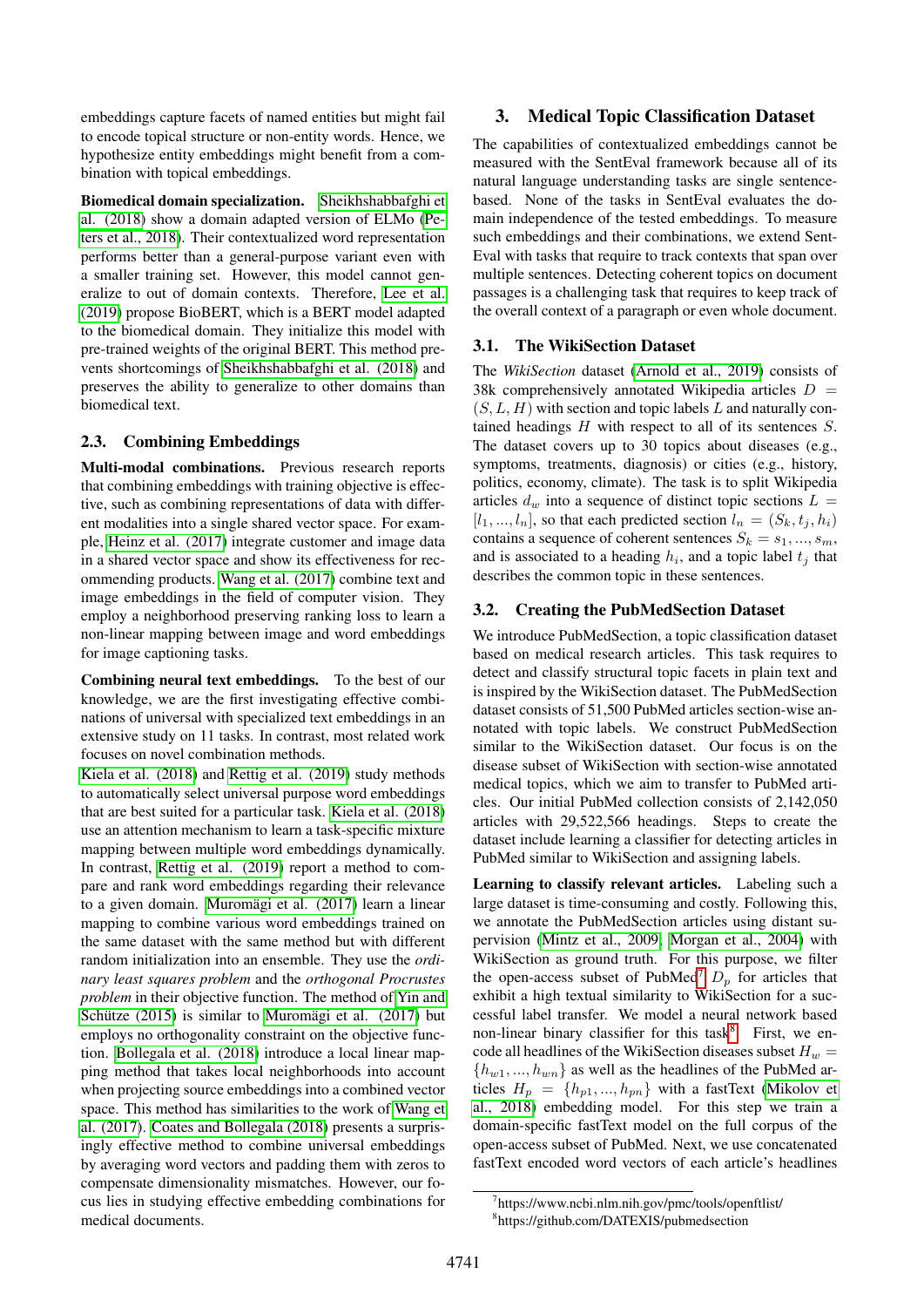| SECTOR (Wikipedia) |
|--------------------|
| SECTOR (PubMed)    |
|                    |
|                    |
| SECTOR (Wikipedia) |
| SECTOR (PubMed)    |
|                    |
|                    |
|                    |

<span id="page-3-2"></span>Table 2: Surveyed embedding combinations.

 $H_w$ ,  $H_p$  as input for our model. We choose a one-layer neural network with ReLu activation [\(Glorot et al., 2011\)](#page-8-23) and softmax output over more complex architectures to minimize computational complexity. We train on 3200 humanlabeled examples for the headline structure similarity task. We use the Xavier weight initialization [\(Glorot and Ben](#page-8-24)[gio, 2010\)](#page-8-24), and employ Adam [\(Kingma and Ba, 2015\)](#page-8-25) with stochastic gradient descent as optimizer and a multi-class cross-entropy loss. Our hyperparameter search suggests an L2 regularization [\(Ng, 2004\)](#page-9-13) of  $10^{-4}$ , a learning rate of 10<sup>−</sup><sup>5</sup> , a batch size of 128 and we set the training duration to 60 epochs.

Assigning WikiSection labels to PubMedSection. After training, we sample the top 51,500 articles by their similarity score from the filtered PubMed collection. Next, we calculate the cosine similarity between every headline of each article set  $(D_p, D_w)$  to estimate the probability that a topic label for the PubMed headline could be generated from the Wikisection labels. Next, we transfer the best fitting topic labels from the best matching headline's section in Wiki-Section to the sampled PubMed article's corresponding section. After that, we split the dataset in a training subset with 50.000, a validation subset with 1000, and a test subset with 500 labeled articles. Finally, we validate the PubMedSection dataset with two human judges that evaluate 100 randomly sampled articles for correctness.

## 4. Evaluation Methodology

Methodology overview. We evaluate the performance of embeddings as well as their combinations. Our methodology follows the paradigm of probing tasks [\(van Aken et](#page-9-14) [al., 2019;](#page-9-14) [Weston et al., 2015\)](#page-9-15): We test combined embeddings on overall nine natural language understanding tasks and data sets from SentEval as well as two tasks from the WikiSection and the PubMedSection dataset. For probing these eleven tasks, we train a linear classifier with single or combined embeddings as input and observe properties of different embedding types and their combinations. As combination method we chose *concatenation*. Despite its simplicity, concatenating embeddings has been shown to be a strong baseline (Yin and Schütze, 2015; [Coates and Bol](#page-8-21) [legala, 2018;](#page-8-21) [Kiela et al., 2018;](#page-8-19) [Rettig et al., 2019\)](#page-9-9). Other combination methods are subject to our future research.

#### 4.1. Text Embeddings and Combinations

We select a variety of universal and specialized embeddings as shown in Table [1](#page-1-0) for our experiments. Our evaluation setting is sentence-based. Some of the surveyed embeddings are word vector oriented. Therefore, we follow [Arora](#page-7-3) [et al. \(2017\)](#page-7-3) and [Perone et al. \(2018\)](#page-9-16) and average word vectors in a sentence for each of those word embeddings to obtain a sentence embedding vector. The embeddings employed are:

**Random** (RND) As a baseline, we compute random vectors.

fastText (FT) [\(Mikolov et al., 2018\)](#page-8-7) is word vector oriented and trained on a language modeling task with word and sub-word tokens.

ELMo (EL) by [Peters et al. \(2018\)](#page-9-0) train a bi-directional language modeling task with two stacked LSTMs that use a Character-CNN to capture sub-word information.

BERT (BE) [\(Devlin et al., 2019\)](#page-8-0) bases on the transformer architecture [\(Vaswani et al., 2017\)](#page-9-17) and masked language modeling task pre-training.

Entity embedding (PA) [Pappu et al. \(2017\)](#page-9-3) train an embedding for a named entity disambiguation task with a knowledge base as target, like Wikidata $9$  or UMLS $^{10}$  $^{10}$  $^{10}$ .

SECTOR Wikipedia (SW) [Arnold et al. \(2019\)](#page-7-1) propose a contextual topic embedding which is trained with section headings from Wikipedia articles. They show that the latent topic information contained in their SECTOR embedding can be utilized to segment documents and to classify these segments into up to 30 topics.

SECTOR PubMed (SP) Same as above but trained on our novel PubMedSection dataset.

Embedding combinations. We choose the combinations of embeddings presented in Table [2](#page-3-2) for our experiments. We assume that the most compelling improvements are obtained when we combine combine specialized with universal text embeddings. We verify this assumption by evaluating if combining the two universal embeddings ELMo and fastText is as effective as combinations with specialized embeddings. Additionally, we conduct experiments with the combination of the entity embedding with both SECTOR models.

Embedding models. We evaluate the following models as provided by their authors: *BERT Large* (BE), *ELMo Original 5.5B* (EL), *fastText crawl-300d-2M-subword* (FT), *Pappu* (PA) and *SECTOR SEC*>*H+emb@fullwiki* (SW). These models cover a wide variety of domains and topics. This is contrary to our SECTOR PubMed (SP) model that we train exclusively on medical research articles.

#### <span id="page-3-3"></span>4.2. Tasks and Parameter

We use SentEval [\(Conneau and Kiela, 2018\)](#page-8-1) to perform an analysis of the effectiveness of each embedding combination of natural language understanding tasks. We integrate the WikiSection dieseases and PubMedSection task

<span id="page-3-0"></span><sup>&</sup>lt;sup>9</sup>https://www.wikidata.org

<span id="page-3-1"></span><sup>&</sup>lt;sup>10</sup>https://www.nlm.nih.gov/research/umls/index.html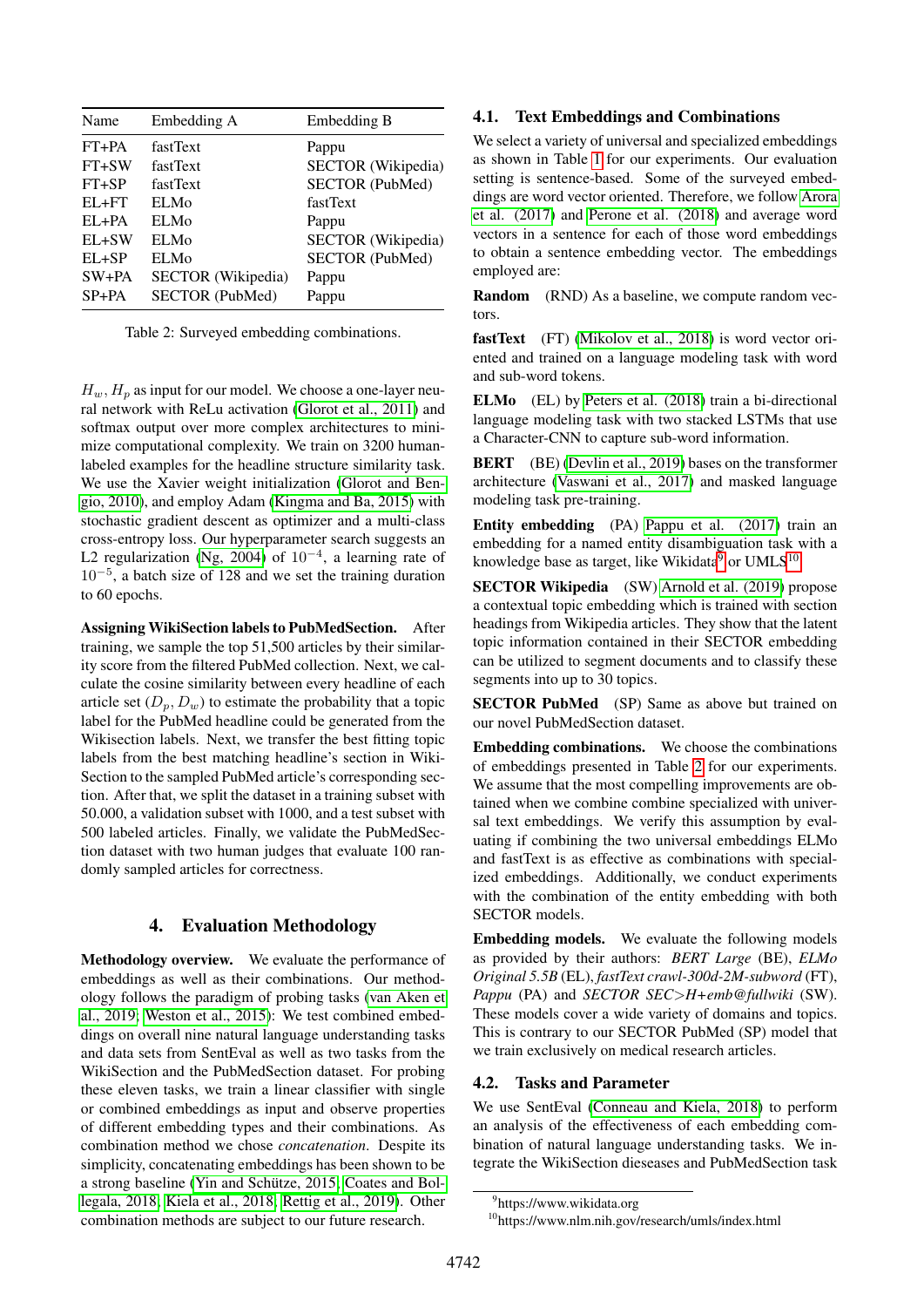into SentEval<sup>[11](#page-4-0)</sup> to obtain comparable results for our evaluation. Overall, we conduct our survey on the following nine plus two medical tasks WikiSection and PubMedSection with ten-fold cross-validation.

Textual similarity: MRPC Paraphrase detection [\(Dolan](#page-8-26) [et al., 2004\)](#page-8-26) on the Microsoft Research Paraphrase Corpus which consists of sentences pair extracted from *news* sources. It is a binary classification task of deciding whether a sentence paraphrases the other or not.

Textual similarity: SICK-E Sentences Involving Compositional Knowledge-Entailment [\(Marelli et al., 2014\)](#page-8-27) is a 3 classes natural language inference classification task based on sentences collected from Flickr *image captions* and the Microsoft Research *Video Description* Corpus.

Sentiment analysis: MPQA Multi-Perspective Question Answering [\(Wiebe et al., 2005\)](#page-9-18) is a binary sentiment classification task on a *news dataset* from the world press.

Sentiment analysis: SST-2 Stanford Sentiment Analysis [\(Socher et al., 2013\)](#page-9-19) is a binary sentiment classification task on a *movie review* data set.

Sentiment analysis: SST-5 Stanford Sentiment Analysis [\(Socher et al., 2013\)](#page-9-19) is fine-grained 5 class sentiment analysis task based on the same corpus as SST-2 (*movie review*).

Sentiment analysis: CR Customer Reviews [\(Hu and](#page-8-28) [Liu, 2004\)](#page-8-28) is a binary sentiment analysis task based on *product reviews*.

Sentiment analysis: MR Movie Reviews [\(Pang and Lee,](#page-9-20) [2005\)](#page-9-20) is a binary sentiment analysis data set on *movie reviews*.

Classification: SUBJ Subjectivity vs. Objectivity [\(Pang](#page-9-21) [and Lee, 2004\)](#page-9-21) is a classification task of subjectivity and objectivity on *movie reviews*.

Classification: TREC Text Retrieval Conference Question Answering [\(Voorhees and Tice, 2000\)](#page-9-22) 6 class question type classification. The corpus consists mostly of *newswire and newspaper* articles.

Coherent topic classification: WikS WikiSection diseases [\(Arnold et al., 2019\)](#page-7-1) is a 27 class topic classification task sourced from the *medical subset of Wikipedia*.

Coherent topic classification: PubS PubMedSection is a novel 27 class topic classifcation task based on medical research articles from *PubMed*. We randomly sample the PubMedSection training set down to 2200 articles since evaluating with the whole training set is prohibitively timeconsuming.

Evaluation parameters. We use the parameters provided by [Conneau and Kiela \(2018\)](#page-8-1), as shown in Table [3.](#page-4-1)

### 5. Experimental Results and Discussion

Table [4](#page-4-2) overviews the results of seven single embeddings as well as nine embedding combinations on eleven evaluation tasks. Table [5](#page-5-0) shows accuracy scores for single model performance and of combined embedding models. Finally, Table [6](#page-6-0) reveals the delta of each surveyed embedding combinations' score regarding their source embedding scores.

| Parameter                   | Value                   |
|-----------------------------|-------------------------|
| <b>KFOLD</b>                | 10                      |
| <b>CLASSIFIER_NHID</b>      |                         |
| <b>CLASSIFIER OPTIM</b>     | Adam                    |
| <b>CLASSIFIER BATCHSIZE</b> | 64                      |
| <b>CLASSIFIER_TENACITY</b>  | $\overline{\mathbf{5}}$ |
| <b>CLASSIFIER_EPOCHSIZE</b> | Δ                       |
| <b>CLASSIFIER_DROPOUT</b>   |                         |

<span id="page-4-1"></span>Table 3: Parameters used in evaluation with SentEval as suggested by [Conneau and Kiela \(2018\)](#page-8-1).

| Model                                          |   | $Strong +$ Minor + Minor -  |   | Strong - |  |  |  |  |  |
|------------------------------------------------|---|-----------------------------|---|----------|--|--|--|--|--|
| Language Model combined with Topic Model       |   |                             |   |          |  |  |  |  |  |
| EL+SW                                          |   |                             |   |          |  |  |  |  |  |
| EL+SP                                          | 5 | 3                           | 2 |          |  |  |  |  |  |
| FT+SW                                          |   | 3                           |   | 2        |  |  |  |  |  |
| $FT+SP$                                        |   | $\mathcal{D}_{\mathcal{A}}$ | 2 |          |  |  |  |  |  |
| Language Model combined with Entity Embedding  |   |                             |   |          |  |  |  |  |  |
| $EL+PA$                                        |   | 6                           |   |          |  |  |  |  |  |
| $FT+PA$                                        | 6 | 5                           |   |          |  |  |  |  |  |
| Topic Model combined with Entity Embedding     |   |                             |   |          |  |  |  |  |  |
| $SW+PA$                                        | 5 | $\mathcal{L}$               |   | 3        |  |  |  |  |  |
| $SP+PA$                                        | 6 |                             |   |          |  |  |  |  |  |
| Language Model + Contextualized Language Model |   |                             |   |          |  |  |  |  |  |
| $E1 + FT$                                      |   |                             |   |          |  |  |  |  |  |

<span id="page-4-2"></span>Table 4: This table shows the effectiveness classification in tasks for each surveyed embedding combination. We count a model combination as "Strong+" if it advances in more than one percentage point in accuracy compared to both of its base models. Accordingly, we count a result as "Minor+" if the improvement is smaller than one percentage point. "Minor-" and "Strong-" are similarly defined for performance decreases.

### 5.1. Language Models plus Topic Models

We observe an significant increase in accuracy scores in 35 out of 44 experiments (see Table [4\)](#page-4-2) which qualify in 25 cases for the "Strong+" category when combining a language modeling based embedding with a topic embedding. Moreover, we report EL+SP as the overall best performing model with a macro accuracy across all tasks of 75.83. We conclude that language modeling and topic modeling pretraining tasks capture complementary information.

ELMo plus SECTOR yields a substantial increase in accuracy. The combination of EL and SW yields "Strong+" results (see Table [4\)](#page-4-2) for 7 of the 11 downstream tasks. We observe only a considerable performance loss of 3.8 percentage points for the TREC task. For the three other measurements of this model, the performance increases slightly for two tasks by less than 0.33 accuracy points and decreases for the SICK-E task by 0.06 accuracy points (see also Table [6\)](#page-6-0). EL and SP also yields strong results, with five tasks for which the source models encode complementary information. We observe only one "Strong-" loss in performance of the SST-5 task of 1.62 and report for all

<span id="page-4-0"></span><sup>11</sup>https://github.com/DATEXIS/SentEval-k8s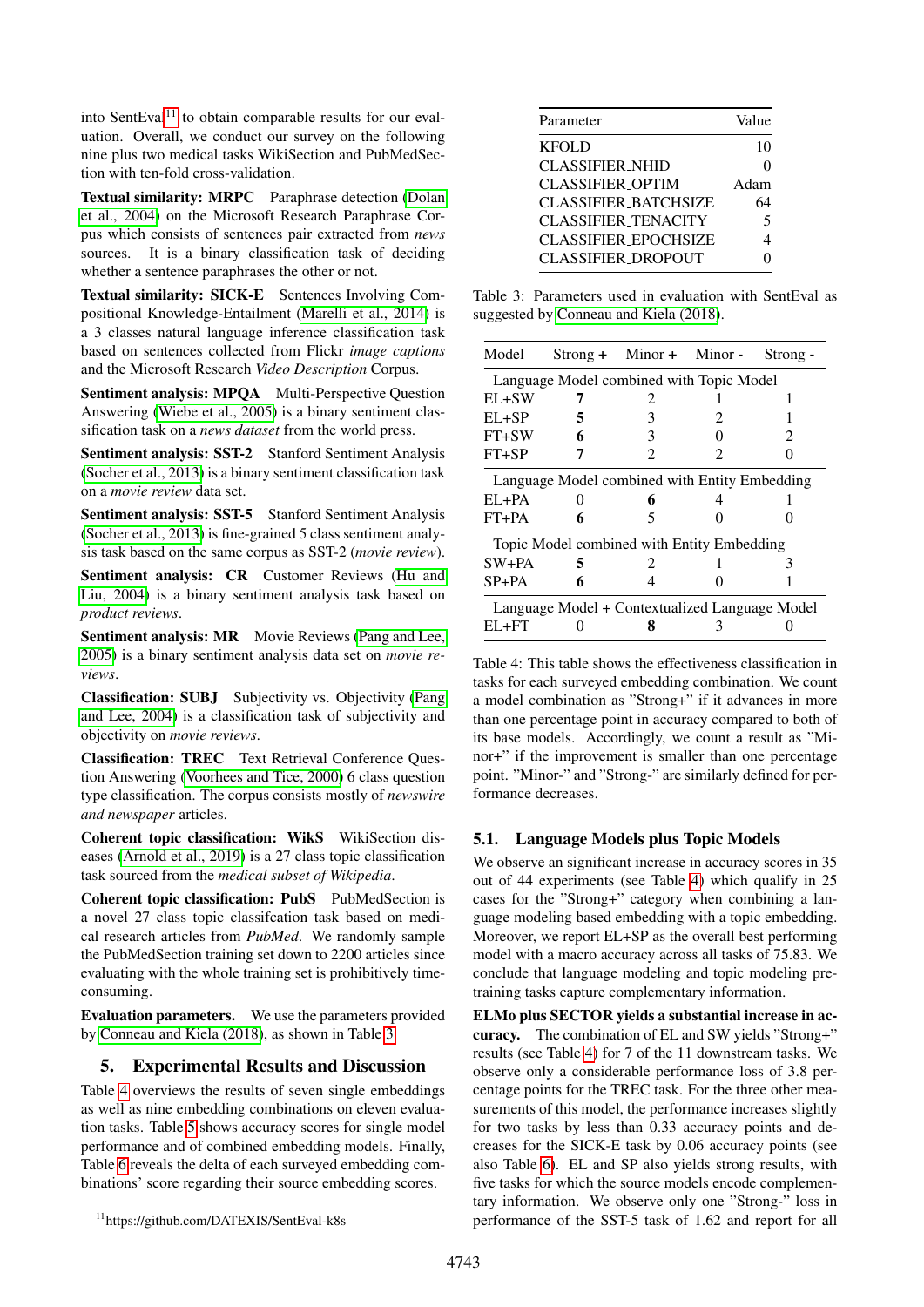|                                          |                    | <b>Textual Similarity</b>                                  | Sentiment Analysis |                 |           |                 |           |                      | Classification     |                    |       |  |
|------------------------------------------|--------------------|------------------------------------------------------------|--------------------|-----------------|-----------|-----------------|-----------|----------------------|--------------------|--------------------|-------|--|
| Model                                    | <b>MRPC</b>        | SICK-E                                                     | <b>MPQA</b>        | SST-2           | SST-5     | CR              | <b>MR</b> | <b>SUBJ</b>          | <b>TREC</b>        | WikS               | PubS  |  |
| <b>RND</b>                               | 66.49              | 56.69                                                      | 68.77              | 49.92           | 23.39     | 63.76           | 49.48     | 49.60                | 20.60              | 15.24              | 24.99 |  |
| <b>FT</b>                                | 69.86              | 74.35                                                      | 86.69              | 78.69           | 39.68     | 72.00           | 74.68     | 90.22                | 76.00              | 39.11              | 28.15 |  |
| <b>PA</b>                                | 72.17              | 76.62                                                      | 85.31              | 77.43           | 40.00     | 74.09           | 72.90     | 89.65                | 78.80              | 39.84              | 28.04 |  |
| <b>SW</b>                                | 67.71              | 67.30                                                      | 84.30              | 65.68           | 34.80     | 80.34           | 77.56     | 97.84                | 69.60              | 29.82              | 29.27 |  |
| <b>SP</b>                                | 67.19              | 56.48                                                      | 96.85              | 71.28           | 37.65     | 76.19           | 82.91     | 95.61                | 66.20              | 46.84              | 39.43 |  |
| BE                                       | 69.16              | 75.75                                                      | 86.91              | 89.57           | 49.37     | 90.07           | 84.84     | 95.83                | 93.20              | 44.94              | 31.12 |  |
| EL                                       | 73.68              | 79.54                                                      | 90.00              | 85.01           | 47.19     | 83.39           | 80.66     | 94.56                | 92.40              | 43.09              | 30.85 |  |
| Language Model combined with Topic Model |                    |                                                            |                    |                 |           |                 |           |                      |                    |                    |       |  |
| $EL+SW$                                  | 73.86              | 79.48                                                      | 92.58              | 85.34           | 49.59     | 87.23           | 86.25     | 99.17                | 88.60              | 45.05              | 32.11 |  |
| $EL+SP$                                  | 74.61              | 78.87                                                      | 96.14              | 86.66           | 45.57     | 84.53           | 87.03     | 97.26                | 92.80              | 50.86              | 39.76 |  |
| $FT+SW$                                  | 70.78              | 74.51                                                      | 90.35              | 76.28           | 40.18     | 82.91           | 83.49     | 98.13                | 73.60              | 42.64              | 31.24 |  |
| $FT+SP$                                  | 70.96              | 74.33                                                      | 97.34              | 77.81           | 43.71     | 80.69           | 87.11     | 97.27                | 78.60              | 49.60              | 39.85 |  |
|                                          |                    | Language Model combined with Entity Embedding              |                    |                 |           |                 |           |                      |                    |                    |       |  |
| $EL+PA$                                  | 73.45              | 79.81                                                      | 90.27              | 85.94           | 45.97     | 83.47           | 80.91     | 94.40                | 92.80              | 42.67              | 30.70 |  |
| $FT+PA$                                  | 72.99              | 79.07                                                      | 87.03              | 81.11           | 41.95     | 76.42           | 75.54     | 91.17                | 84.80              | 41.36              | 28.78 |  |
|                                          |                    | Topic Model combined with Entity Embedding                 |                    |                 |           |                 |           |                      |                    |                    |       |  |
| $SW+PA$                                  | 71.65              | 74.79                                                      | 89.92              | 75.40           | 40.68     | 82.89           | 83.60     | 98.43                | 77.60              | 43.18              | 31.16 |  |
| $SP+PA$                                  | 72.70              | 77.15                                                      | 97.16              | 75.95           | 44.34     | 81.14           | 87.05     | 97.36                | 85.80              | 50.13              | 39.63 |  |
|                                          |                    | Language Model combined with Contextualized Language Model |                    |                 |           |                 |           |                      |                    |                    |       |  |
| $EL+FT$                                  | 73.33              | 79.91                                                      | 90.19              | 85.78           | 46.65     | 83.76           | 80.79     | 94.46                | 93.00              | 43.24              | 30.97 |  |
| <b>SOTA</b>                              | 93.00 <sup>c</sup> | $87.80$ <sup>d</sup>                                       | 93.30 <sup>b</sup> | $96.80^{\circ}$ | $64.40^e$ | $87.45^{\rm a}$ | $96.21^c$ | $95.70$ <sup>f</sup> | 98.07 <sup>a</sup> | 56.70 <sup>g</sup> |       |  |

<span id="page-5-0"></span>Table 5: This table shows the accuracy score of single model approaches and the best embedding combinations for each task. We highlight the overall best score with bold numbers while numbers in *italic* denote the best single model results. Additionally, we gathered recent results on our surveys tasks in the SOTA row, which are reported by the following publications: [\(Cer et al., 2018\)](#page-8-29)<sup>a</sup>, [\(Zhao et al., 2015\)](#page-9-23)<sup>b</sup>, [\(Yang et al., 2019\)](#page-9-24)<sup>c</sup>, [\(Subramanian et al., 2018\)](#page-9-25)<sup>d</sup>, [\(Patro et al., 2018\)](#page-9-26)<sup>e</sup>, [\(Tang and de Sa, 2018\)](#page-9-27)<sup>f</sup> and [\(Arnold et al., 2019\)](#page-7-1)<sup>g</sup> on section-wide topic classification. We do not take SOTA results into account when highlighting best results since they are obtained with specialized models.

remaining tasks a fluctuation in performance between "Minor+" and "Minor-".

fastText and SECTOR encode complementary features. Results for fastText plus SECTOR are nearly analogue to ELMo, except that we observe an even higher performance increase on average as shown in Table [6.](#page-6-0) We note that tasks MRPC, SICK-E, SST-2 do not benefit from the features captured in SW and SP. Surprisingly, the situation for the fine-grained sentiment classification task SST-5 is different compared to results of the binary sentiment analysis task SST-2. We observe a considerable accuracy increase for the model combination EL+SW and FT+SP, a small increase for FT+SW, and a performance decrease for EL+SP.

EL+SP outperforms EL+SW in the medical domain. Corresponding to the differing training domains of the SW and SP model, we can observe a more substantial increase in performance for the combination of EL and SP in both medical tasks WikiSection-Diseases and PubMedSection compared to the combination of EL and SW. Likewise, we observe a similar situation for the combination of fastText (FT) with SW and SP. This can be explained by the fact that SP is trained on medical research articles and therefore closer to the target domain than SW.

New SOTA for MPQA and SUBJ tasks. Table [5](#page-5-0) shows that embedding combinations EL+SP (96.14 acc) and FT+SP (97.34 acc) outperform the current state of the art in the MPQA task (see [Zhao et al. \(2015\)](#page-9-23) 93.30 acc). An analogue EL+SW, drastically outperforms the current state of the art (see [\(Tang and de Sa, 2018\)](#page-9-27) 95.70 acc) in the SUBJ task with 99.17 accuracy measure. Following this result, we conclude that the differing pre-training task captures complementary features that lead to improved evaluation results.

Different pre-training tasks capture complementary features. We verify the complementary nature of the pretraining tasks with an additional experiment. We evaluate the SUBJ task again with a fastText model that was, similar to SW, exclusively trained on Wikipedia [\(Bojanowski et al.,](#page-8-9) [2017\)](#page-8-9). With this setting, we control if the objective writing style in Wikipedia is the cause of our good results. We observe only a small increase in accuracy for the Wikipedia based model (90.98 Acc) compared to the FastText model trained on the Common Crawl (90.22 Acc). Following this result, we conclude that different pre-training tasks of FT and SW capture complementary features that lead to improved evaluation results. We explain the complementary nature of these combinations with the document-wide context that topic models encode. Topic models need to keep track of the context coherently over whole documents while respecting local topic shifts. That is contrary to language modeling based embeddings that often focus mainly on local context spanning over nearby sentences.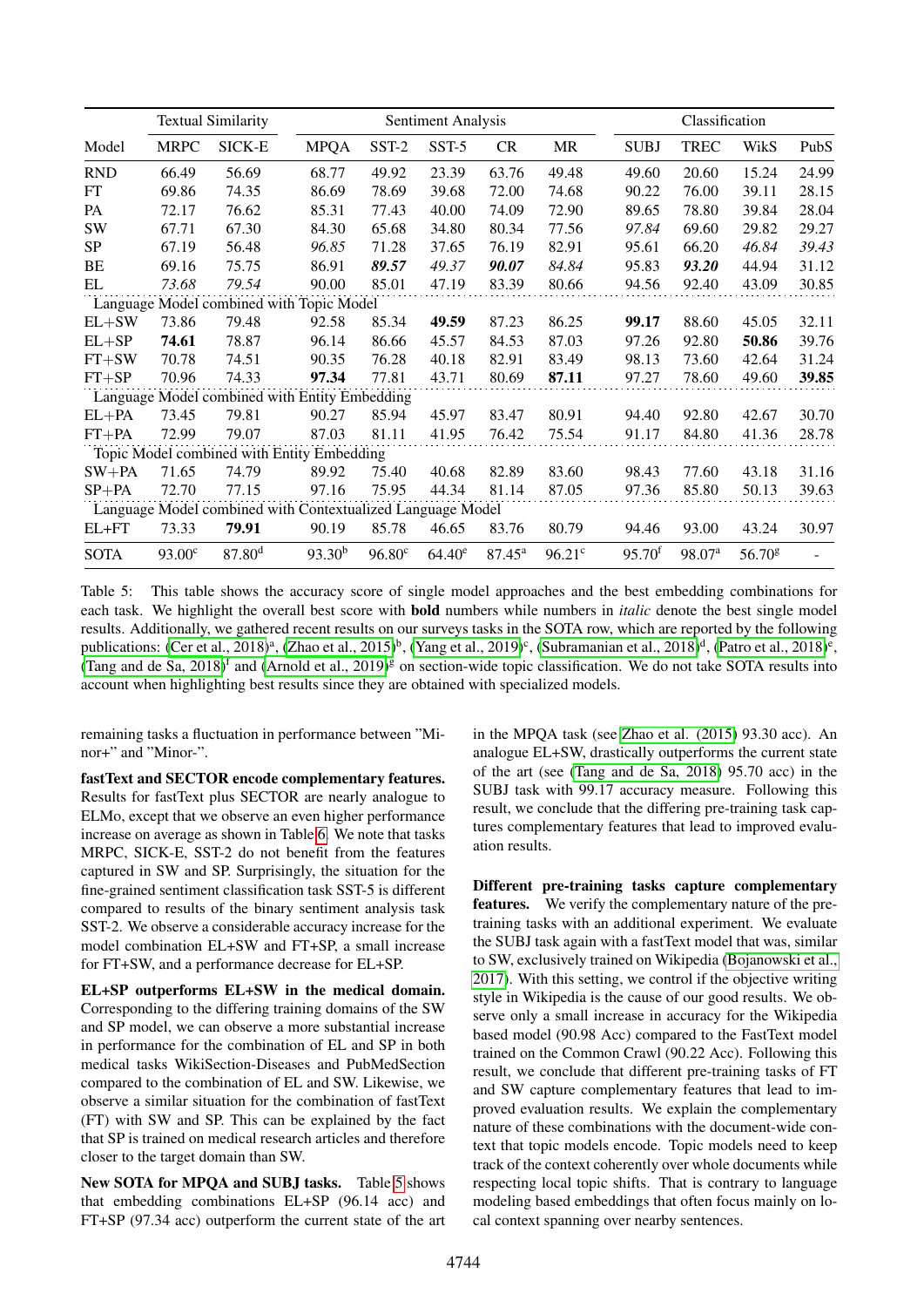|                                                            |             | <b>Textual Similarity</b> | Sentiment Analysis |         |         |           |           |  | Classification |             |         |         |
|------------------------------------------------------------|-------------|---------------------------|--------------------|---------|---------|-----------|-----------|--|----------------|-------------|---------|---------|
| Comb. $\Delta$                                             | <b>MRPC</b> | SICK-E                    | <b>MPQA</b>        | SST-2   | SST-5   | <b>CR</b> | <b>MR</b> |  | <b>SUBJ</b>    | <b>TREC</b> | WikiS   | PubS    |
| Language Model combined with Topic Model                   |             |                           |                    |         |         |           |           |  |                |             |         |         |
| $EL+SW\Delta EL$                                           | 0.18        | $-0.06$                   | 2.58               | 0.33    | 2.40    | 3.84      | 5.59      |  | 4.61           | $-3.80$     | 1.96    | 1.26    |
| EL+SW $\Delta$ SW                                          | 6.15        | 12.18                     | 8.28               | 19.66   | 14.79   | 6.89      | 8.69      |  | 1.33           | 19.00       | 15.23   | 2.84    |
| EL+SPAEL                                                   | 0.93        | $-0.67$                   | 6.14               | 1.65    | $-1.62$ | 1.14      | 6.37      |  | 2.70           | 0.40        | 7.77    | 8.91    |
| EL+SP∆SP                                                   | 7.42        | 22.39                     | $-0.71$            | 15.38   | 7.92    | 8.34      | 4.12      |  | 1.65           | 26.60       | 4.02    | 0.33    |
| FT+SWAFT                                                   | 0.92        | 0.16                      | 3.66               | $-2.41$ | 0.50    | 10.91     | 8.81      |  | 7.91           | $-2.40$     | 3.53    | 3.09    |
| $FT+SW\Delta SW$                                           | 6.15        | 12.18                     | 8.28               | 19.66   | 14.79   | 6.89      | 8.69      |  | 1.33           | 19.00       | 15.23   | 2.84    |
| $FT+SP\Delta FT$                                           | 1.10        | $-0.02$                   | 10.65              | $-0.88$ | 4.03    | 8.69      | 12.43     |  | 7.05           | 2.60        | 10.49   | 11.70   |
| $FT+SP\triangle SP$                                        | 3.77        | 17.85                     | 0.49               | 6.53    | 6.06    | 4.50      | 4.20      |  | 1.66           | 12.40       | 2.76    | 0.42    |
| Language Model combined with Entity Embedding              |             |                           |                    |         |         |           |           |  |                |             |         |         |
| $FT+PA\Delta FT$                                           | 3.13        | 4.72                      | 0.34               | 2.42    | 2.27    | 4.42      | 0.86      |  | 0.95           | 8.80        | 2.25    | 0.63    |
| FT+PA∆PA                                                   | 0.82        | 2.45                      | 1.72               | 3.68    | 1.95    | 2.33      | 2.64      |  | 1.52           | 6.00        | 1.52    | 0.74    |
| $EL+PA\Delta EL$                                           | $-0.23$     | 0.27                      | 0.27               | 0.93    | $-1.22$ | 0.08      | 0.25      |  | $-0.16$        | 0.40        | $-0.42$ | $-0.15$ |
| $EL+PA\Delta PA$                                           | 1.28        | 3.19                      | 4.96               | 8.51    | 5.97    | 9.38      | 8.01      |  | 4.75           | 14.00       | 2.83    | 2.66    |
| Topic Model combined with Entity Embedding                 |             |                           |                    |         |         |           |           |  |                |             |         |         |
| $SW+PA\Delta SW$                                           | 3.94        | 7.49                      | 5.62               | 9.72    | 5.88    | 2.55      | 6.04      |  | 0.59           | 8.00        | 13.36   | 1.89    |
| SW+PA∆PA                                                   | $-0.52$     | $-1.83$                   | 4.61               | $-2.03$ | 0.68    | 8.80      | 10.70     |  | 8.78           | $-1.20$     | 3.34    | 3.12    |
| $SP+PA\triangle SP$                                        | 5.51        | 20.67                     | 0.31               | 4.67    | 6.69    | 4.95      | 4.14      |  | 1.75           | 19.60       | 3.29    | 0.20    |
| $SP+PA\triangle PA$                                        | 0.53        | 0.53                      | 11.85              | $-1.48$ | 4.34    | 7.05      | 14.15     |  | 7.71           | 7.00        | 10.29   | 11.59   |
| Language Model combined with Contextualized Language Model |             |                           |                    |         |         |           |           |  |                |             |         |         |
| $EL+FT\Delta EL$                                           | $-0.35$     | 0.37                      | 0.19               | 0.77    | $-0.54$ | 0.37      | 0.13      |  | $-0.10$        | 0.60        | 0.15    | 0.12    |
| $EL+FT\Delta FT$                                           | 3.47        | 5.56                      | 3.50               | 7.09    | 6.97    | 11.76     | 6.11      |  | 4.24           | 17.00       | 4.13    | 2.82    |

<span id="page-6-0"></span>Table 6: This table shows the delta in accuracy score of each model combination with respect to the respective single model accuracy score. We highlight numbers in green if an embedding combination yields improved scores compared to both source embeddings.

#### 5.2. Combinations with Entity Embeddings

Table [4](#page-4-2) shows "Strong+" increases in accuracy for 17 out of 44 experiments for embedding combinations that include the surveyed entity embedding (PA).

Topic plus entity embeddings outperform. We examine the combination of the topic (SW, SP) and entity embeddings (PA) in Tables [4](#page-4-2) and [6.](#page-6-0) Intuitively, it seems reasonable to assume that topic embeddings focus more on structure than on the meaning of single words and, therefore, capture complementary knowledge. Our results prove this assumption with 17 out of 22 experiments that show an increase in performance and 11 scores, that qualify as "Strong+." Similar to the results when combining topic and language models, we explain the performance gains with the complementary nature of the entity disambiguation and topic modeling pre-training tasks. Additionally, we note that PA does not encode any contextual information at prediction time while SW and SP do. Following this, it is reasonable to assume that the combinations SP+PA and SW+PA are generally beneficial.

Combining fastText and Pappu is beneficial. For 6 out of 11 tasks is our complementary constraint in Table [4](#page-4-2) fulfilled, the remaining tasks have a "Minor+" accuracy increase, lower than one percentage point. We observe that FT+PA is a beneficial combination since no task has a drop in accuracy.

ELMo already captures features encoded by Pappu. On the contrary, we observe no accuracy gain over one percentage point for EL+PA. We observe six times a minor increase, four times a minor decrease and one time strong decrease. As reported in Table [6](#page-6-0) this strong decrease is accounted to the SST-5 task with a loss of 1.22 percentage point compared to the single model result of EL. Overall we observe that this combination yields results that are comparable to the single model performance of EL (see Table [4.2.\)](#page-3-3). This result suggests that the contextualized nature of EL already captures the features encoded by PA.

### 5.3. Baseline and Domain Transfer

To validate our results, we survey if adding more semantically meaningful dimensions to a vector is sufficient to obtain results comparable to our experiments. Therefore, we evaluate combining a contextualized (ELMo) with a traditional language model (fastText). Next, we report the results of the single model evaluation of contextualized and traditional language models on WikiSection and PubMed-Section. Finally, we survey if we can enrich a universal embedding (ELMo or fastText) with domain-specific features (SP) without losing its domain independence.

ELMo plus fastText has no effect. We report no result which qualifies as either "Strong+" nor "Strong-" in Table [4](#page-4-2) for EL+FT. In six out of nine cases, we observe a slight increase in accuracy, and in three cases, minor decreases. Intuitively it is sound to assume that contextualized em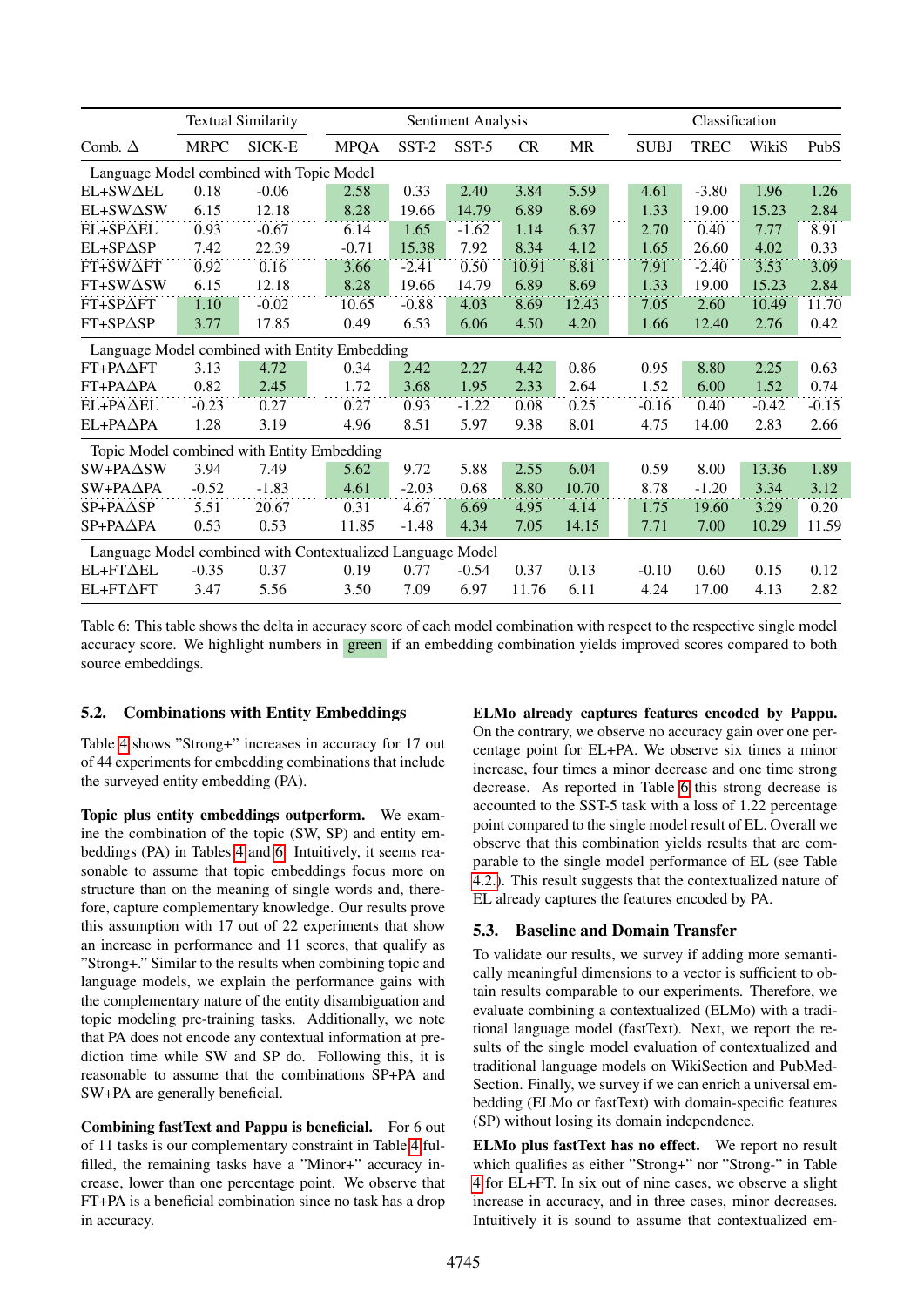beddings (EL) should not benefit from static word embedding (FT) methods. Correspondingly, we evaluate, on the one hand, the combination EL+FT in order to investigate this intuition and, on the other hand, to obtain a baseline. Consequently, we conclude that adding more semantically meaningful dimensions to text representations alone is not sufficient to achieve good results comparable to the other surveyed combinations.

Classical embeddings perform surprisingly well in multi-sentence tasks. Table [5](#page-5-0) reports surprisingly well results for non-contextualized embeddings (FT and PA) in the WikiSection and PubMedSection tasks. Their best results on WikiSection (39.84 acc) and PubMedSection (28.15 acc) are quite close to the contextualized universal embeddings BE and EL (WikS: 44.94 acc, PubS: 30.85 acc). These results are contrary to our initial assumption that the contextualized embeddings would vastly outperform FT and PA on multi-sentence based tasks.

Domain specificity. We observe 18 times a "Strong+" increase in accuracy for the 33 experiments that involve SP, which is trained on PubMed abstracts (see Table [6](#page-6-0) and Table [4\)](#page-4-2). Therefore, we can confirm the observation of [Lee](#page-8-12) [et al. \(2019\)](#page-8-12) and [Sheikhshabbafghi et al. \(2018\)](#page-9-7) that indomain text representations perform better on biomedical texts than universal representations. Moreover, we can show that it is possible to transfer the domain adaption into a combined embedding without experiencing catastrophic forgetting since we only observe three out of the 18 "Strong+" increases in the medical tasks (WikS, PubS). For example, as shown in Table [5](#page-5-0) the combinations of EL+SP and SP+PA deliver the best results in our evaluation for the WikiSection disease task while being in the top three surveyed embedding combinations.

#### 5.4. Discussion

Adding topic models helps for most tasks. Our results suggest that adding topic models to either language models or entity embeddings is beneficial for the overall performance of most investigated classification tasks. This observation can be explained by the topical and structural information captured in these models. Moreover, these topical models capture the coherent flow of topics across longrange dependencies while taking local topic shifts into account. Therefore, neurons in these models may be able to capture long-range dependencies from long documents. This information seems to be complementary to information from universal text embeddings or entity embeddings, with a comparably short context window.

Textual similarity tasks do not benefit much. We observe for textual similarity tasks only for very few scenarios a "Strong+" improvement when combining embeddings. We argue that existing universal embeddings, such as ELMo or fastText, already represent sufficient features from local features close to the target word.

Concatenation is simple but easily interpretable. Our study is limited to concatenation as the operator for combining embeddings. This simple operator has a significant disadvantage in raising the dimensionality. Additionally, it is not leveraging the originating correlations in combined embedding spaces. However, despite these shortcomings, this operator permits to survey for effective embedding combinations in an explainable manner.

Different pre-training tasks encode different features. Our study confirms that embeddings trained with different pre-training tasks can encode complementary features. Combinations of specialized and universal embeddings often result in domain-independent performance increases.

#### 6. Conclusion

To the best of our knowledge, we are the first investigating effective combinations of universal with specialized text embeddings in an extensive study on 11 tasks. Our comprehensive analysis shows that combining universal and specialized embeddings yields vastly improved results in many downstream tasks. Furthermore, we set a new state of the art for two tasks in SentEval by combining embeddings. We extend SentEval to the medical domain by integrating the WikiSection-Diseases and the novel PubMedSection task, covering 51,500 labeled PubMed articles.

Future research includes investigating features covered by specialized embeddings, such as presented by [Arnold et al.](#page-7-4) [\(2020\)](#page-7-4), that universal embeddings might miss, including recent models such as BERT [\(Devlin et al., 2019\)](#page-8-0) or GPT2 [\(Radford et al., 2019\)](#page-9-5). A deeper and also linguistically motivated understanding might lead to better choices for embedding combinations or new directions for designing pretraining tasks. Also, we will investigate further embedding combination methods for two and more embeddings.

#### Acknowledgments

Our work is funded by the German Federal Ministry of Economic Affairs and Energy (BMWi) under grant agreements 01MD19003E (PLASS), 01MD19013D (Smart-MD), 01MK2008D (Servicemeister) and the German Federal Ministry of Education and Research (BMBF) under grant agreement 01UG1735BX (NOHATE).

We thank the anonymous reviewers for their valuable feedback.

#### 7. Bibliographical References

- <span id="page-7-0"></span>Akbik, A., Blythe, D., and Vollgraf, R. (2018). Contextual string embeddings for sequence labeling. In *Proceedings of the 27th COLING*, pages 1638–1649, Santa Fe, New Mexico, USA, August. ACL.
- <span id="page-7-1"></span>Arnold, S., Schneider, R., Cudré-Mauroux, P., Gers, F. A., and Löser, A. (2019). SECTOR: A Neural Model for Coherent Topic Segmentation and Classification. *TACL*, 7:169–184, March.
- <span id="page-7-4"></span>Arnold, S., van Aken, B., Grundmann, P., Gers, F. A., and Löser, A. (2020). Learning Contextualized Document Representations for Healthcare Answer Retrieval. *arXiv:2002.00835*.
- <span id="page-7-3"></span>Arora, S., Liang, Y., and Ma, T. (2017). A Simple But Tough-To-Beat Baseline for Sentence Embeddings. In *Proceedings of ICLR-17*.
- <span id="page-7-2"></span>Eta S. Berner, editor. (2007). *Clinical Decision Support Systems: Theory and Practice*. Health Informatics. Springer, New York, NY, 2nd ed edition.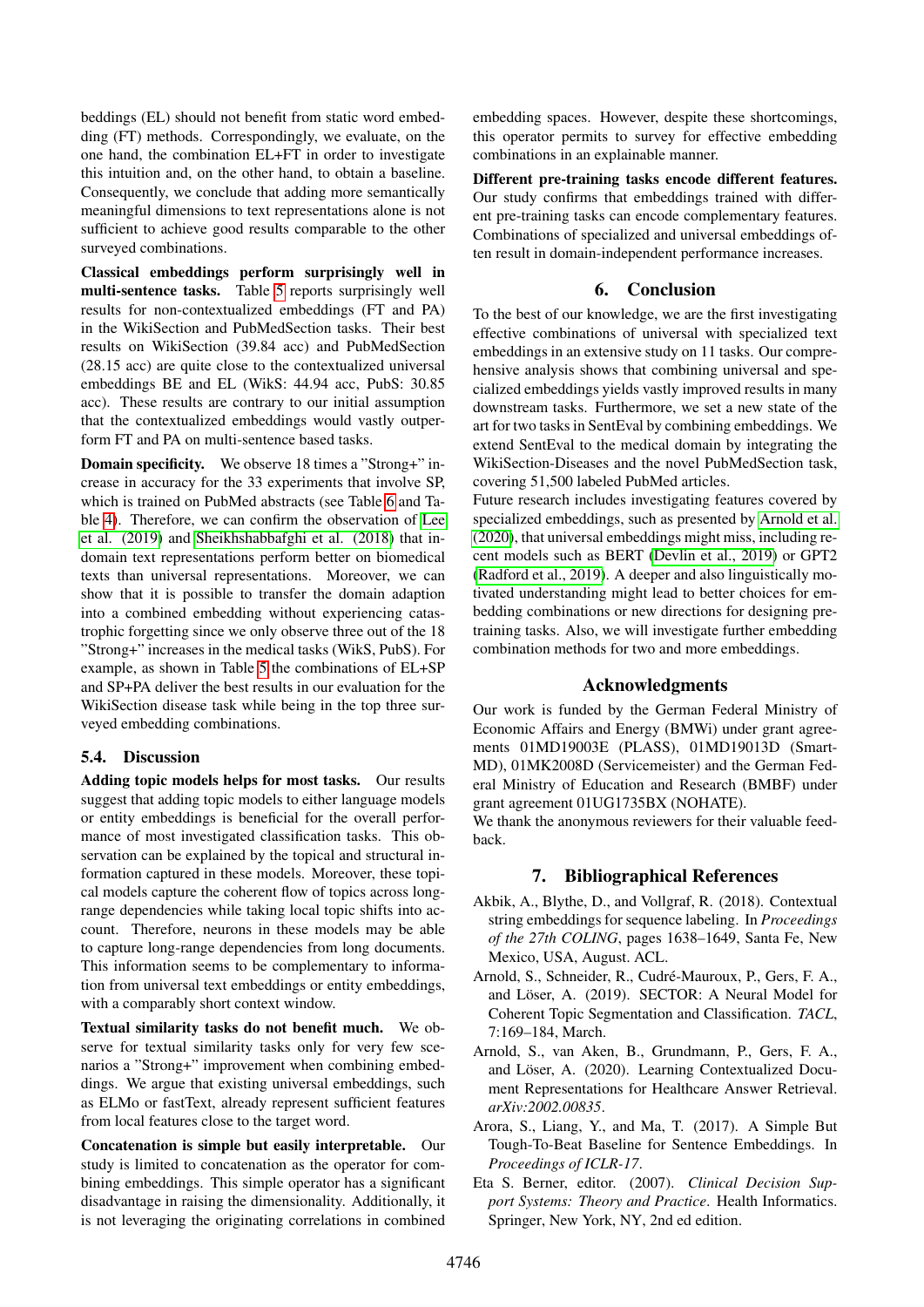- <span id="page-8-14"></span>Blei, D. M. (2012). Probabilistic topic models. *Commun. ACM*, 55(4):77, April.
- <span id="page-8-9"></span>Bojanowski, P., Grave, E., Joulin, A., and Mikolov, T. (2017). Enriching Word Vectors with Subword Information. *TACL*, 5:135–146.
- <span id="page-8-20"></span>Bollegala, D., Hayashi, K., and Kawarabayashi, K.-i. (2018). Think Globally, Embed Locally — Locally Linear Meta-embedding of Words. In *proceedings of IJCAI*, pages 3970–3976, Stockholm, Sweden, July. IJCAIO.
- <span id="page-8-29"></span>Cer, D., Yang, Y., Kong, S.-y., Hua, N., Limtiaco, N., John, R. S., Constant, N., Guajardo-Cespedes, M., Yuan, S., Tar, C., Sung, Y.-H., Strope, B., and Kurzweil, R. (2018). Universal Sentence Encoder. *arXiv:1803.11175 [cs]*, March.
- <span id="page-8-8"></span>Chelba, C. (2010). Statistical Language Modeling. In Alexander Clark, et al., editors, *The Handbook of Computational Linguistics and Natural Language Processing*, pages 74–104, Oxford, UK, June. Wiley-Blackwell.
- <span id="page-8-21"></span>Coates, J. and Bollegala, D. (2018). Frustratingly Easy Meta-Embedding – Computing Meta-Embeddings by Averaging Source Word Embeddings. In *NAACL*, pages 194–198. ACL.
- <span id="page-8-1"></span>Conneau, A. and Kiela, D. (2018). SentEval: An Evaluation Toolkit for Universal Sentence Representations. In *LREC*. ELRA.
- <span id="page-8-5"></span>Demner-Fushman, D., Chapman, W. W., and McDonald, C. J. (2009). What can natural language processing do for clinical decision support? *J. Biomed. Inform.*, 42(5):760–772, October.
- <span id="page-8-0"></span>Devlin, J., Chang, M.-W., Lee, K., and Toutanova, K. (2019). BERT: Pre-training of Deep Bidirectional Transformers for Language Understanding. In *Proceedings of the NAACL, Volume 1 (Long and Short Papers)*, pages 4171–4186. ACL.
- <span id="page-8-26"></span>Dolan, B., Quirk, C., and Brockett, C. (2004). Unsupervised construction of large paraphrase corpora: Exploiting massively parallel news sources. In *Proceedings of the 20th COLING*, page 350. ACL.
- <span id="page-8-16"></span>Gers, F. A., Schmidhuber, J. A., and Cummins, F. A. (2000). Learning to Forget: Continual Prediction with LSTM. *Neural computation*, 12(10):2451–2471, October.
- <span id="page-8-4"></span>Gillick, D., Kulkarni, S., Lansing, L., Presta, A., Baldridge, J., Ie, E., and Garcia-Olano, D. (2019). Learning Dense Representations for Entity Retrieval. *arXiv:1909.10506 [cs]*, September.
- <span id="page-8-24"></span>Glorot, X. and Bengio, Y. (2010). Understanding the difficulty of training deep feedforward neural networks. In Yee Whye Teh et al., editors, *Proceedings of the Thirteenth AISTAT*, volume 9, pages 249–256, Chia Laguna Resort, Sardinia, Italy, May. PMLR.
- <span id="page-8-23"></span>Glorot, X., Bordes, A., and Bengio, Y. (2011). Deep sparse rectifier neural networks. In Geoffrey Gordon, et al., editors, *Proceedings of the Fourteenth AISTATS*, volume 15, pages 315–323, Fort Lauderdale, FL, USA, April. PMLR.
- <span id="page-8-15"></span>Graves, A. (2012). *Supervised Sequence Labelling with Recurrent Neural Networks*, volume 385. Springer, Berlin Heidelberg.
- <span id="page-8-18"></span>Heinz, S., Bracher, C., and Vollgraf, R. (2017). An LSTM-Based Dynamic Customer Model for Fashion Recommendation. In *Proceedings of RecTemp Co-Located with 11th RecSys*, volume 1922, Como, Italy. CEUR-WS.
- <span id="page-8-28"></span>Hu, M. and Liu, B. (2004). Mining and summarizing customer reviews. In *Proceedings of the 10th ACM SIGKDD*, pages 168–177. ACM.
- <span id="page-8-3"></span>Joulin, A., Grave, E., Bojanowski, P., and Mikolov, T. (2017). Bag of Tricks for Efficient Text Classification. In *Proceedings of the 15th EACL*, volume 2, pages 427– 431, Valencia, Spain. ACL.
- <span id="page-8-19"></span>Kiela, D., Wang, C., and Cho, K. (2018). Dynamic metaembeddings for improved sentence representations. In *Proceedings of the 2018 EMNLP*, pages 1466–1477. ACL.
- <span id="page-8-25"></span>Kingma, D. and Ba, J. (2015). ADAM: A Method for Stochastic Optimization. In *ICLR'15*.
- <span id="page-8-11"></span>Kiros, R., Zhu, Y., Salakhutdinov, R. R., Zemel, R., Urtasun, R., Torralba, A., and Fidler, S. (2015). Skip-thought vectors. In *Proceedings of the 28th NeurIPS - Volume 2*, NIPS'15, pages 3276–3284, Cambridge, MA, USA. MIT Press.
- <span id="page-8-17"></span>Le, Q. V. and Mikolov, T. (2014). Distributed Representations of Sentences and Documents. In *ICML'14*, volume 32, pages 1188–1196.
- <span id="page-8-6"></span>Leaman, R., Khare, R., and Lu, Z. (2015). Challenges in clinical natural language processing for automated disorder normalization. *J. Biomed. Inform*, 57:28–37, October.
- <span id="page-8-12"></span>Lee, J., Yoon, W., Kim, S., Kim, D., Kim, S., So, C. H., and Kang, J. (2019). BioBERT: A pre-trained biomedical language representation model for biomedical text mining. *Bioinformatics*, September.
- <span id="page-8-13"></span>MacAvaney, S., Yates, A., Cohan, A., Soldaini, L., Hui, K., Goharian, N., and Frieder, O. (2018). Characterizing Question Facets for Complex Answer Retrieval. In *SI-GIR '18*, pages 1205–1208, Ann Arbor, MI, USA, June. ACM.
- <span id="page-8-27"></span>Marelli, M., Menini, S., Baroni, M., Bentivogli, L., bernardi, R., and Zamparelli, R. (2014). A SICK cure for the evaluation of compositional distributional semantic models. In *Proceedings of LREC-2014*. ELRA.
- <span id="page-8-2"></span>Mikolov, T., Chen, K., Corrado, G., and Dean, J. (2013a). Efficient Estimation of Word Representations in Vector Space. *arXiv:1301.3781 [cs.CL]*.
- <span id="page-8-10"></span>Mikolov, T., Sutskever, I., Chen, K., Corrado, G. S., and Dean, J. (2013b). Distributed Representations of Words and Phrases and their Compositionality. In *NIPS'13*, pages 3111–3119.
- <span id="page-8-7"></span>Mikolov, T., Grave, E., Bojanowski, P., Puhrsch, C., and Joulin, A. (2018). Advances in Pre-Training Distributed Word Representations. In *Proceedings of LREC 2018*, Miyazaki, Japan, May. ELRA.
- <span id="page-8-22"></span>Mintz, M., Bills, S., Snow, R., and Jurafsky, D. (2009). Distant Supervision for Relation Extraction Without Labeled Data. In *Proceedings of the Joint Conference of the 47th ACL and the 4th AFNLP: Volume 2 - Volume 2*, ACL '09, pages 1003–1011, Stroudsburg, PA, USA. ACL.